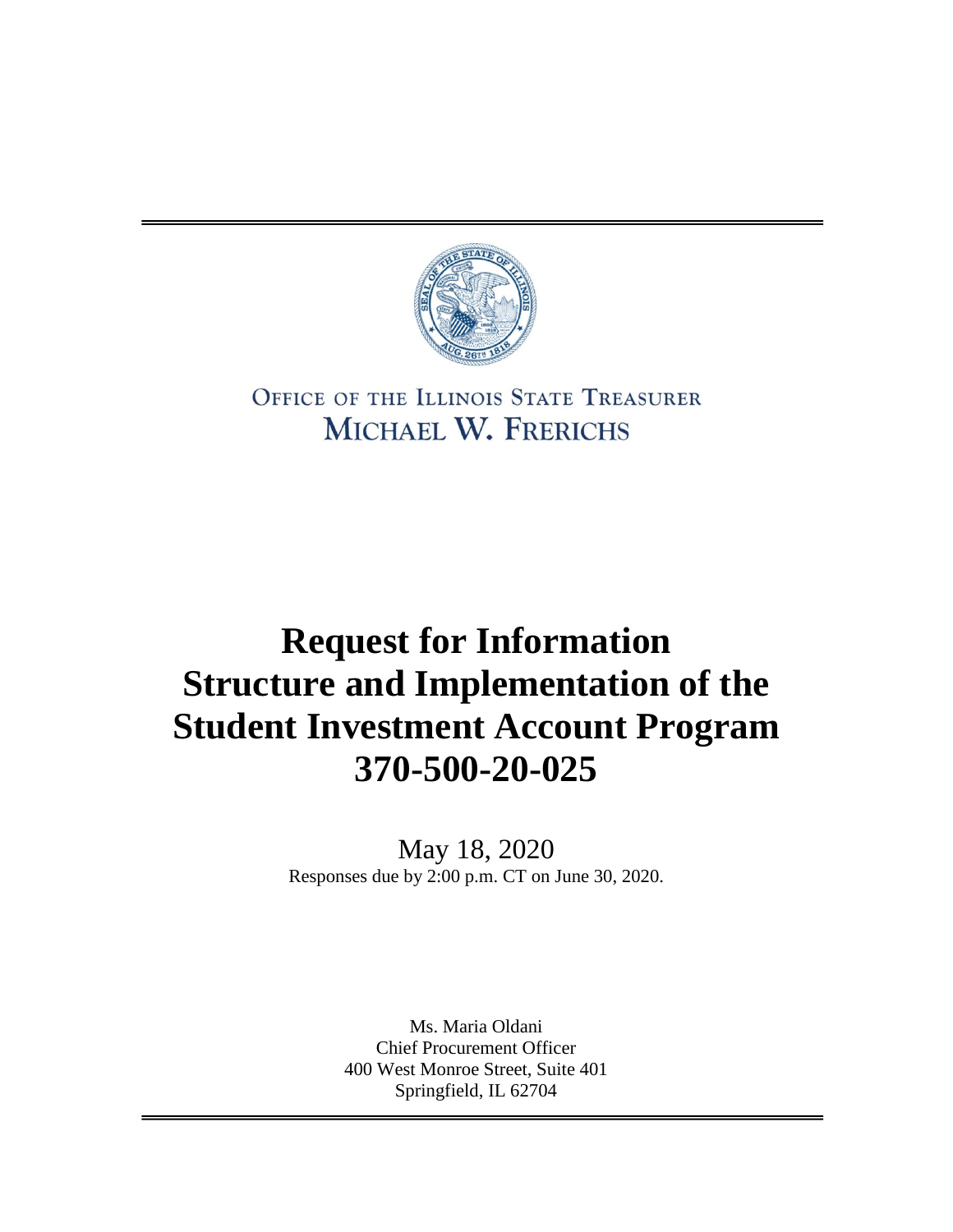### **Office of the Illinois State Treasurer Request for Information Student Investment Account Program**

## **TABLE OF CONTENTS**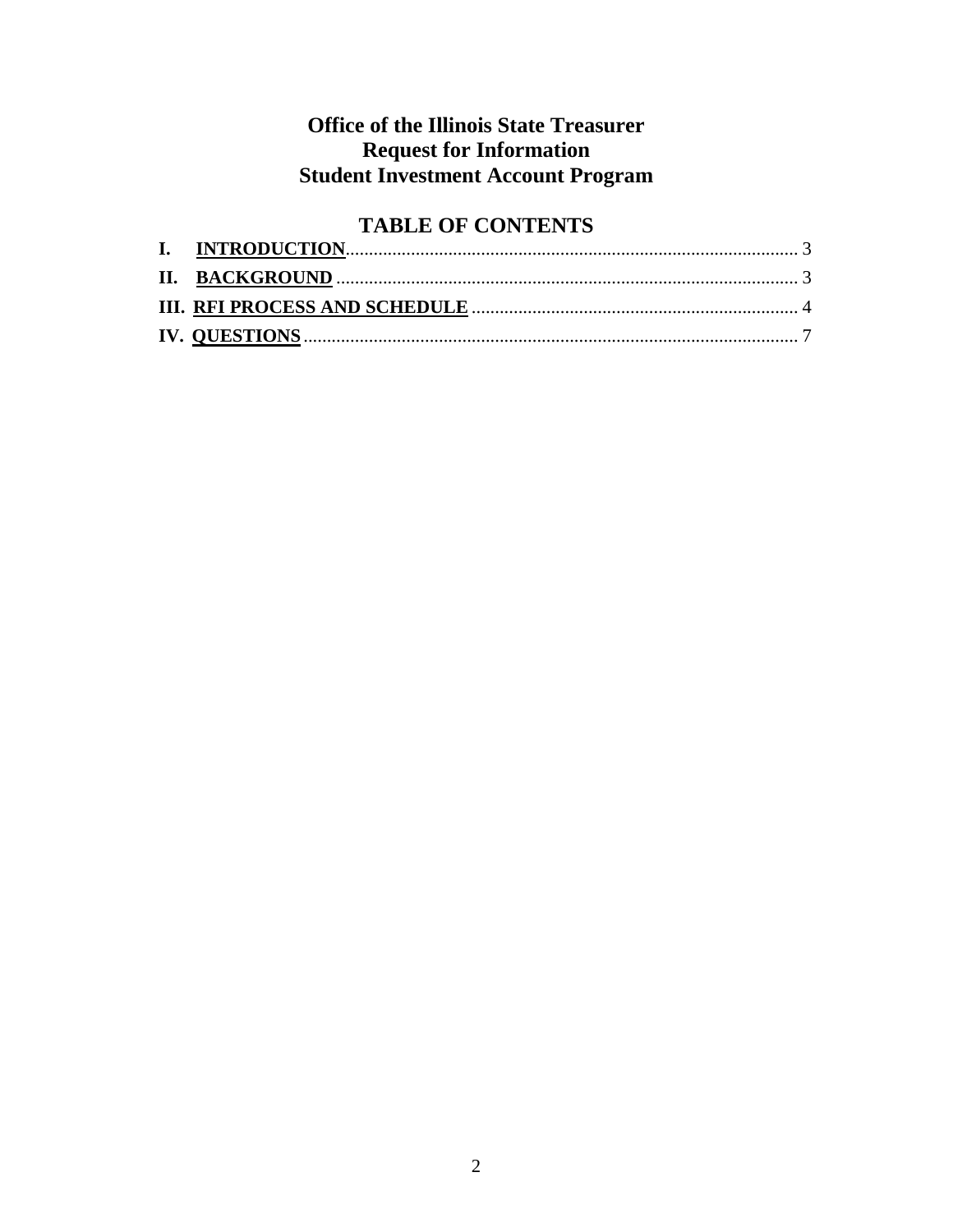#### **I. INTRODUCTION**

The Office of the Illinois State Treasurer ("Treasurer" or "Treasurer's Office") is issuing this Request for Information ("RFI") regarding the industry best-practices, structure and management, and implementation of the Illinois Student Investment Account Program ("Program"), an impact investment program. Responses will assist the Treasurer in designing, branding, and implementing the Program.

Service providers, including, but not limited to, investment consultants, regulators, consumer protection experts, student success advocates, investment banking institutions, direct student loan lenders, and higher education professionals ("Respondents") shall submit their responses to this RFI by 2:00pm CT on June 30, 2020. The Treasurer solicits responses from individuals and organizations with expertise in the student loan industry, specifically in the following areas: state and federal regulatory provisions; due diligence and fiduciary oversight; portfolio modeling; securitized products experience; underwriting experience; origination experience; consumer protection; loan servicing; higher education financing options; income share agreements; and diversity and inclusion, amongst other factors.

The Treasurer intends to utilize the information collected through this RFI to develop the procurement process for the Program.

#### **II. BACKGROUND**

In 2019, the Illinois General Assembly passed, and the Governor signed into law, the Student Investment Account Act (110 ILCS 991 et seq.) (the "Act"), which allows the Treasurer to invest up to 5% of the state investment portfolio, approximately \$750 million, in affordable and responsible education loan products such as income-share agreements and low-interest student loans for Illinois residents with higher education expenses. The Act seeks to create an impact investment framework that supports Illinois students and borrowers in financing their education while generating acceptable returns for the State of Illinois.

Under the Program, the Treasurer will invest in student financing products that can be offered to borrowers. Under no circumstances will the Treasurer be considered a direct lender or provide any loans or other student financing products directly to borrowers.

#### **A. Objective**

The Program maintains the core mission of supporting Illinois students and borrowers in financing their education while also generating acceptable returns for the State. Beginning June 30, 2021, the Treasurer may allocate up to 5% of the investment portfolio, approximately \$750 million, on a continuing and recurring basis.

The goal of this RFI is to collect information that will help meet the following objectives: 1. Collect recommendations on structuring of the Program;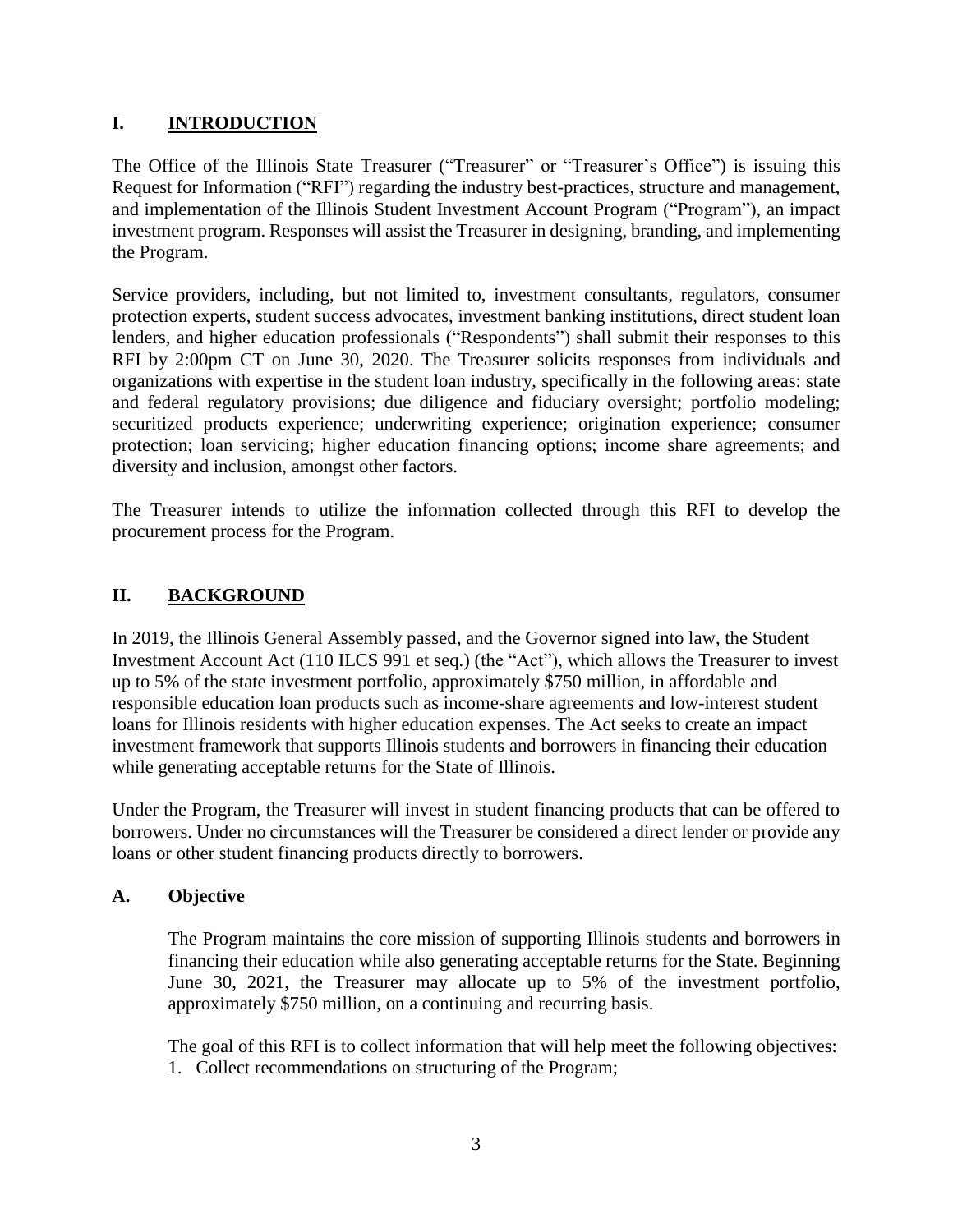- 2. Identify channels to advance the Program with multiple products and target audiences – to market;
- 3. Identify pricing and interest rate trends in the student loan industry;
- 4. Gather recommendations on suitable investment structures and options/products for the Program;
- 5. Gain insight within the administration and oversight of student loan products, including an outline of the steps necessary for a successful implementation; and
- 6. Gain insight into higher education financing repayment structures and features for student financing products.

#### **B. Definitions**

The following definitions apply to this RFI:

- 1. "Borrower" means an Illinois resident who has received, or plans to receive, an education loan, or an Illinois resident parent who has received or agreed to pay an education loan on behalf of a student, subject to approval by the Treasurer.
- 2. "Education loan" means a loan made to a Borrower in accordance with this Act to finance an Illinois resident student's attendance at an institution of higher education.
- 3. "Institution of higher education" means a post-secondary educational institution located in Illinois and approved by the Treasurer.
- 4. "Income share agreement" means an agreement between a participant and an eligible institution of higher education or an income share agreement provider approved by the Treasurer in which the participant agrees to pay a percentage of the participant's future earnings for a fixed period in exchange for funds to pay for their post-secondary education.
- 5. "Income share agreement provider" means an organization that allows income share agreement participants to fund their education by means of an income share agreement.
- 6. "Student Investment Account" means the portion of the Treasurer's State Investment Portfolio described in Section 15 of the Act.

Please see the Act for definitions of other terms applicable to the Program, which is accessible here: [http://www.ilga.gov/legislation/publicacts/101/101-0586.htm.](http://www.ilga.gov/legislation/publicacts/101/101-0586.htm)

#### **III. RFI PROCESS AND SCHEDULE**

This Section outlines the process and schedule associated with this RFI.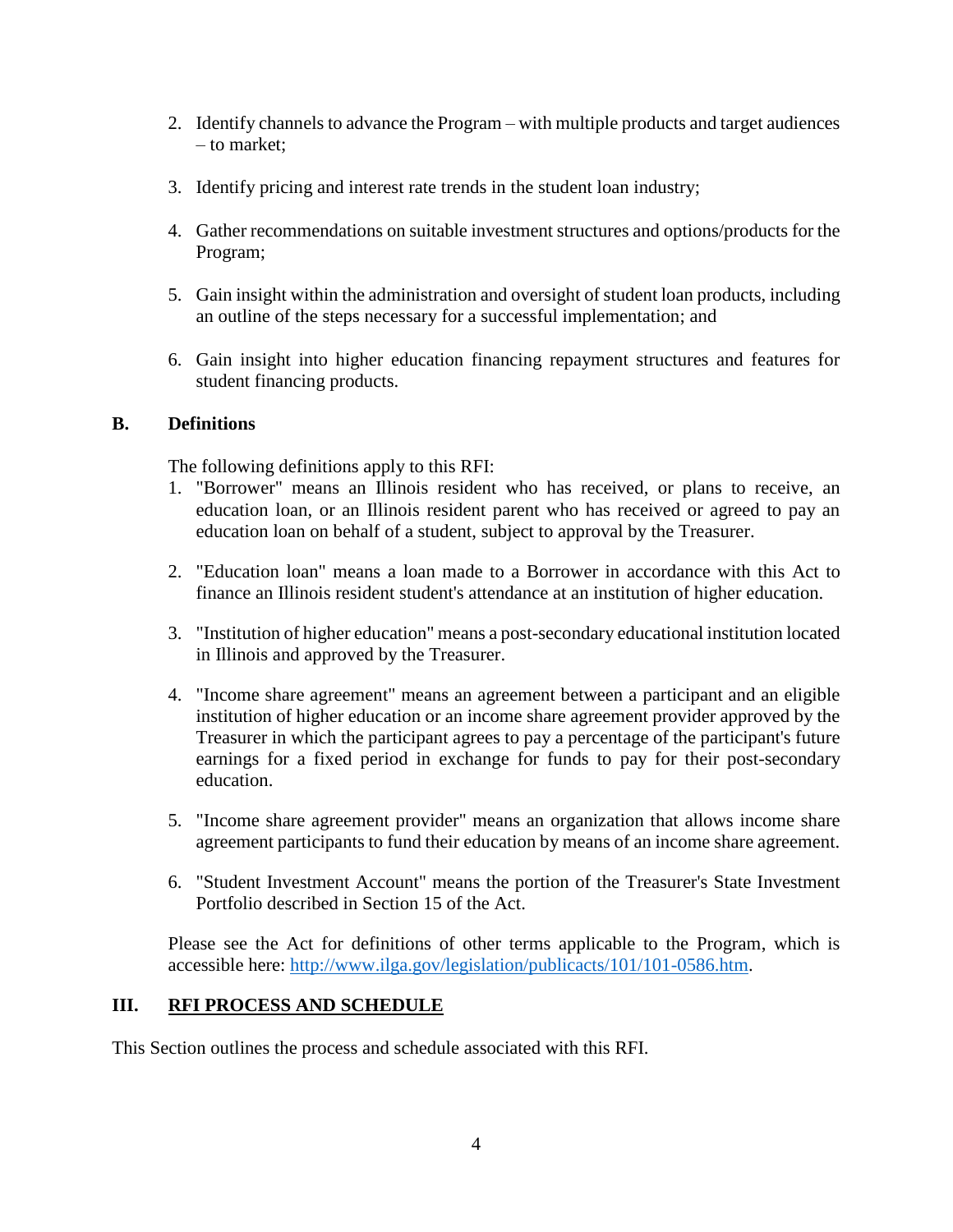#### **A. Schedule**

The following is the schedule for this RFI:

| <b>Date</b>   | Event                                                            |
|---------------|------------------------------------------------------------------|
| May 18, 2020  | RFI published on the Treasurer's Office website                  |
|               | Notice of intent to participate in the Optional Respondent Tele- |
| June 1, 2020  | Conference due by 2:00 p.m. CT.                                  |
| June 5, 2020  | Optional Respondent Tele-Conference at 2:00 pm CT.               |
| June 10, 2020 | All Respondent questions due by 2:00 p.m. CT.                    |
|               | Responses to all questions posted on the Treasurer's Office      |
| June 17, 2020 | website.                                                         |
| June 30, 2020 | Responses to the RFI due at 2:00 p.m. CT.                        |

These dates are subject to change at the Chief Procurement Officer's ("CPO's") discretion.

#### **B. Contact information**

The CPO is the sole point of contact concerning this RFI.

Respondents should submit questions about the intent or content of this RFI and request clarification of any and all procedures used for this RFI prior to the submission of a response. Respondents must submit their questions in writing by e-mail to the CPO, Maria Oldani, at [moldani@illinoistreasurer.gov](mailto:moldani@illinoistreasurer.gov) by 2:00 p.m. CT on June 10, 2020.

#### **C. Respondent Teleconference**

Each Respondent must e-mail notice of intent to attend the Respondent Teleconference to Maria Oldani at [MOldani@illinoistreasurer.gov](mailto:junderwood@illinoistreasurer.gov) prior to 2:00 p.m. CT on June 1, 2020. Attendance at the Respondent Teleconference is optional. The Respondent Teleconference shall be on June 5, 2020 at 2:00 p.m. CT. Teleconference details will be emailed after notice of intent to participate has been received.

#### **D. Response Submittal**

All Responses to the RFI must be submitted by either e-mail, mail, or messenger to the following Chief Procurement Officer Maria Oldani, no later than 2:00 p.m. CT on June 30, 2020:

E-mail: [MOldani@illinoistreasurer.gov](mailto:junderwood@illinoistreasurer.gov)

Address: Ms. Maria Oldani

Chief Procurement Officer Office of the Illinois State Treasurer 400 West Monroe Street, Suite 401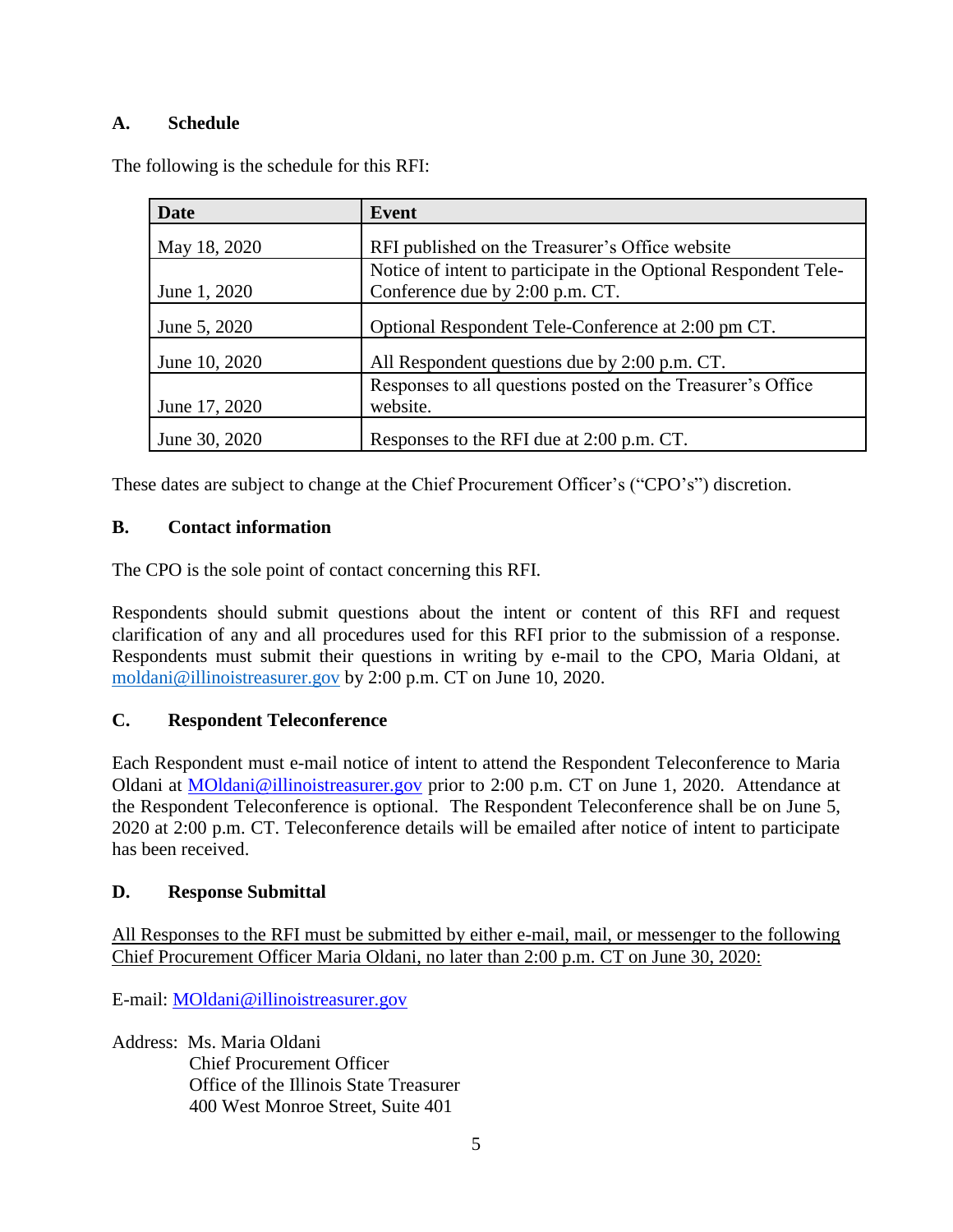Springfield, IL 62704

#### **E. RFI Process**

#### 1. Questions about this RFI

Respondents must submit questions about the intent or content of this RFI and request clarification of any and all procedures used for this RFI prior to the submission of a Response. Respondents must prepare their questions in writing and send them by e-mail to the CPO.

#### 2. Internet/E-mail Communications

The Treasurer's Office may also communicate with Respondents via e-mail. Each Respondent should provide an e-mail address with its response for ease of communication throughout this RFI process.

#### 3. Verbal Communications

Any verbal communication from the Treasurer's Office or its contractors concerning this RFI is not binding on the Treasurer's Office and shall in no way alter the terms of this RFI.

4. Amendment

If it is necessary to amend this RFI, the Treasurer's Office will post amendments on the Treasurer's Office website:

http://www.illinoistreasurer.gov/Office of the Treasurer/Procurement/Procurement Op [portunities](http://www.illinoistreasurer.gov/Office_of_the_Treasurer/Procurement/Procurement_Opportunities)

#### 5. Respondent's Costs

The cost of developing a Response is each Respondent's responsibility and may not be charged to the Treasurer's Office.

#### 6. Withdrawal of Response

A Respondent may withdraw its Response at any time prior to the deadline for receipt of Responses. The Respondent must submit a written withdrawal request, addressed to the CPO and signed by the Respondent's duly authorized representative.

#### 7. Modification of Response

A Respondent may submit an amended Response before the deadline for receipt of Response. Such amended Response must be a complete replacement for the previously submitted Response and must be clearly identified as such in the transmittal letter to the CPO.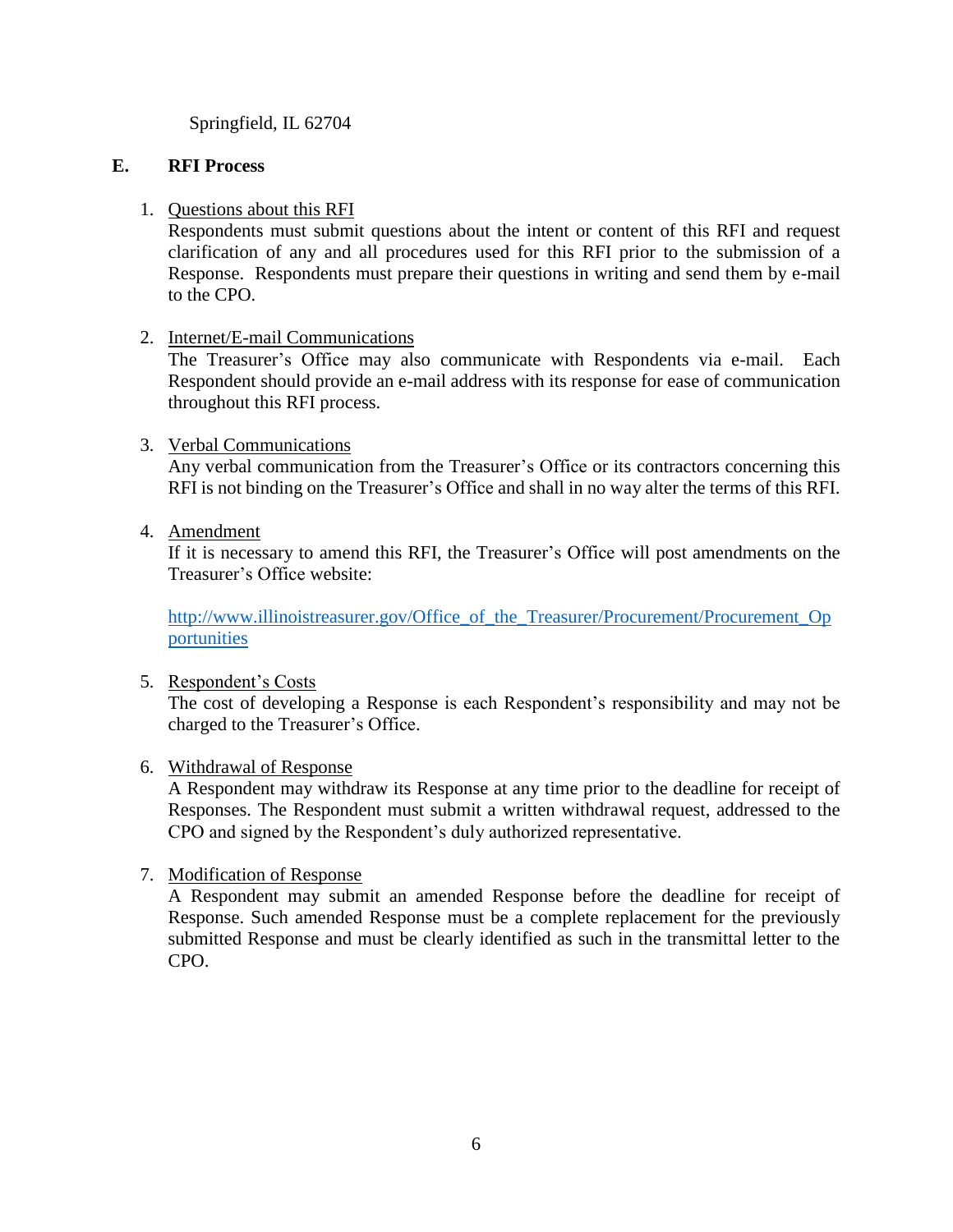#### 8. Response to RFI is State Property

On the response due date, all responses and related material submitted in response to this RFI become the property of the State of Illinois.

All responses received by the Treasurer will be open to the public, though a Respondent may request that the Treasurer treat certain information as confidential in accordance with 44 Ill. Admin. Code §1400.2505. If Respondent requests confidential treatment of any information it considers to be exempt from public disclosure under the Illinois Freedom of Information Act ("FOIA") (5 ILCS 140) or other applicable laws and rules, Respondent should submit a redacted copy, which copy shall be clearly identified as "Redacted Copy." In a separate attachment to the Redacted Copy, Respondent shall supply a listing of the provisions of the response, identified by section number, for which it seeks confidential treatment, identify the basis of each claimed exemption, and show how that basis applies to the request for exemption in accordance with 44 Ill. Admin. Code §1400.2505(l).

A request for confidential treatment will not supersede the Treasurer's legal obligations under FOIA. In responding to a request made under FOIA, the Treasurer reserves the right to rely on Respondent's decision whether to submit a Redacted Copy with its response, and the Treasurer is under no obligation to notify the vendor prior to providing a complete and unredacted proposal, with any unredacted attachments, if Respondent does not elect to provide a Redacted Copy with its response as described in this Section.

9. CPO May Cancel the RFI

If the CPO determines it is in the Treasurer's Office best interest, she reserves the right to cancel or modify the RFI.

#### **IV. QUESTIONS**

The Respondent must answer the following questions:

#### *Program Structure, Administration, and Oversight*

- 1. What are your recommendations as to the design and structure of the Program?
- 2. Given that the Treasurer is considering multiple education loan investments, services, and products, what would you recommend on the number and types of investments, services, and products to offer? To what degree would you recommend these various aspects of the Program be coupled? Why?
- 3. Please share your recommendations for the Program on the following:
	- a. Evaluation of Prospective Service Providers
	- b. Underwriting Guidelines
	- c. Loan Servicing
	- d. Payment Terms & Features
	- e. Borrower Protections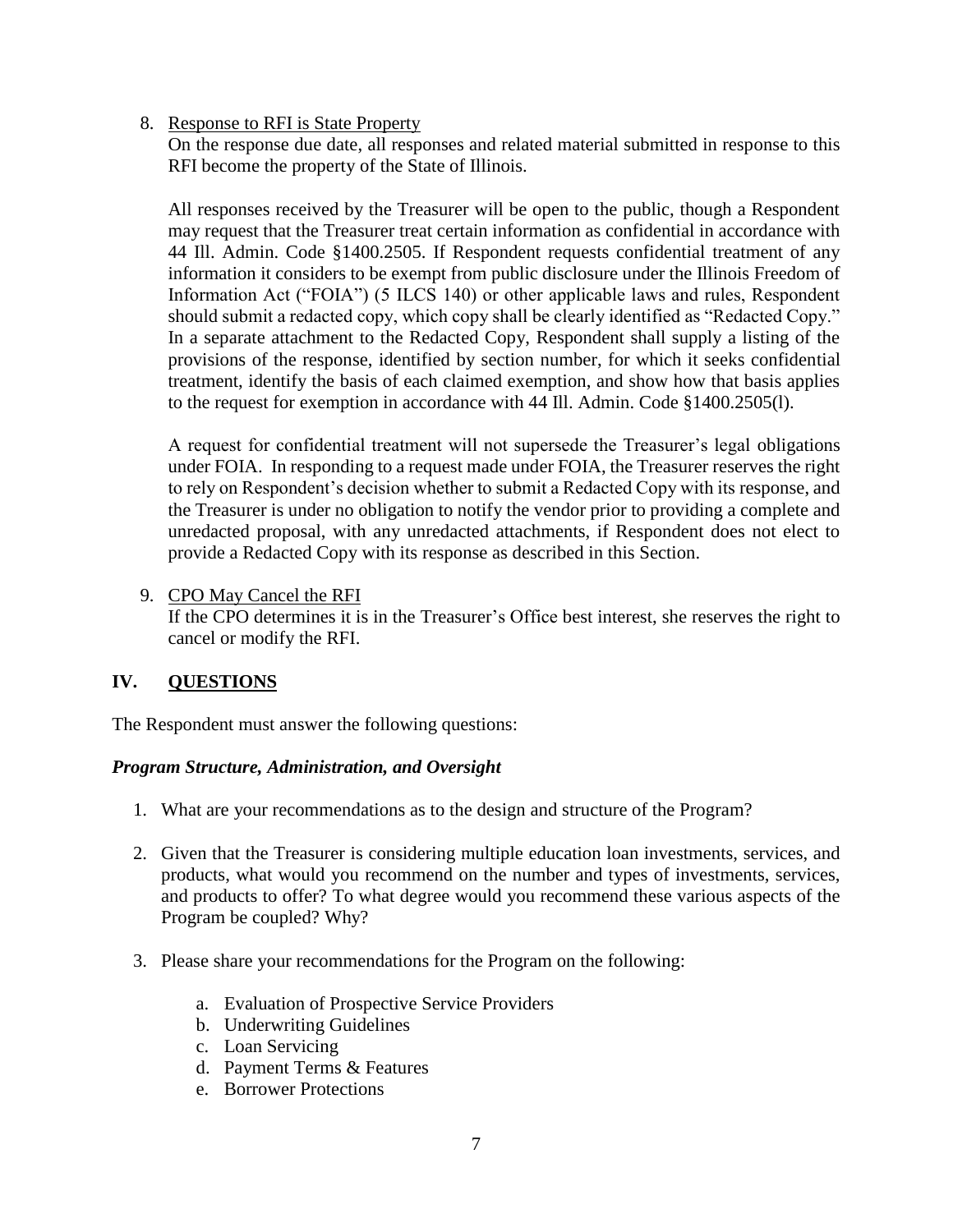- f. Investment Management
- g. Investment Opportunities
- h. Regulatory Framework
- i. Oversight Structure
- 4. How could the Program encourage, incentivize, or incorporate complementary savings behaviors, such as for retirement, home ownership, emergency funds, entrepreneurship, principal paydown or goals?
- 5. The 2011 Illinois DREAM Act expands access to higher education for individuals who have an ITIN number; what would be the recommended approach in providing student loan products to individuals who do not have a social security number?
- 6. How should the Program interact with Illinois institutions of higher education, the Illinois Student Assistance Commission, the Illinois Board of Higher Education, and the United States Department of Education?

#### *Industry Pricing and Interest Rate Trends*

- 7. Given market trends and macroeconomic factors, where do you think student loan interest rates and Income Share Agreement products are headed in the near and long term? Why?
- 8. Given market trends, how would the investment structure of the Program impact the pricing structures stated in the question above?
- 9. What strategies can the Program incorporate to offer competitively priced interest rates while generating adequate returns for the Treasurer's investment portfolio?
- 10. What would be the recommended compensation model for the program manager, given these trends?

#### *Investment Management*

- 11. Provide a suggested investment framework. Would your recommendations differ between various student loan products (i.e. income share agreements and refinance products)?
- 12. Provide insights on investment services, and perspectives on due diligence for potential service providers, investment selection, and benchmarking, among other investment duties.
- 13. What factors would you consider in structuring an appropriate asset allocation for the Program?
- 14. Would you recommend utilizing various investment products? Please provide potential investment opportunities that are adequate for the Student Investment Account based on legislative authority and provide a detailed explanation of how the investment opportunity would compel social/economic impact.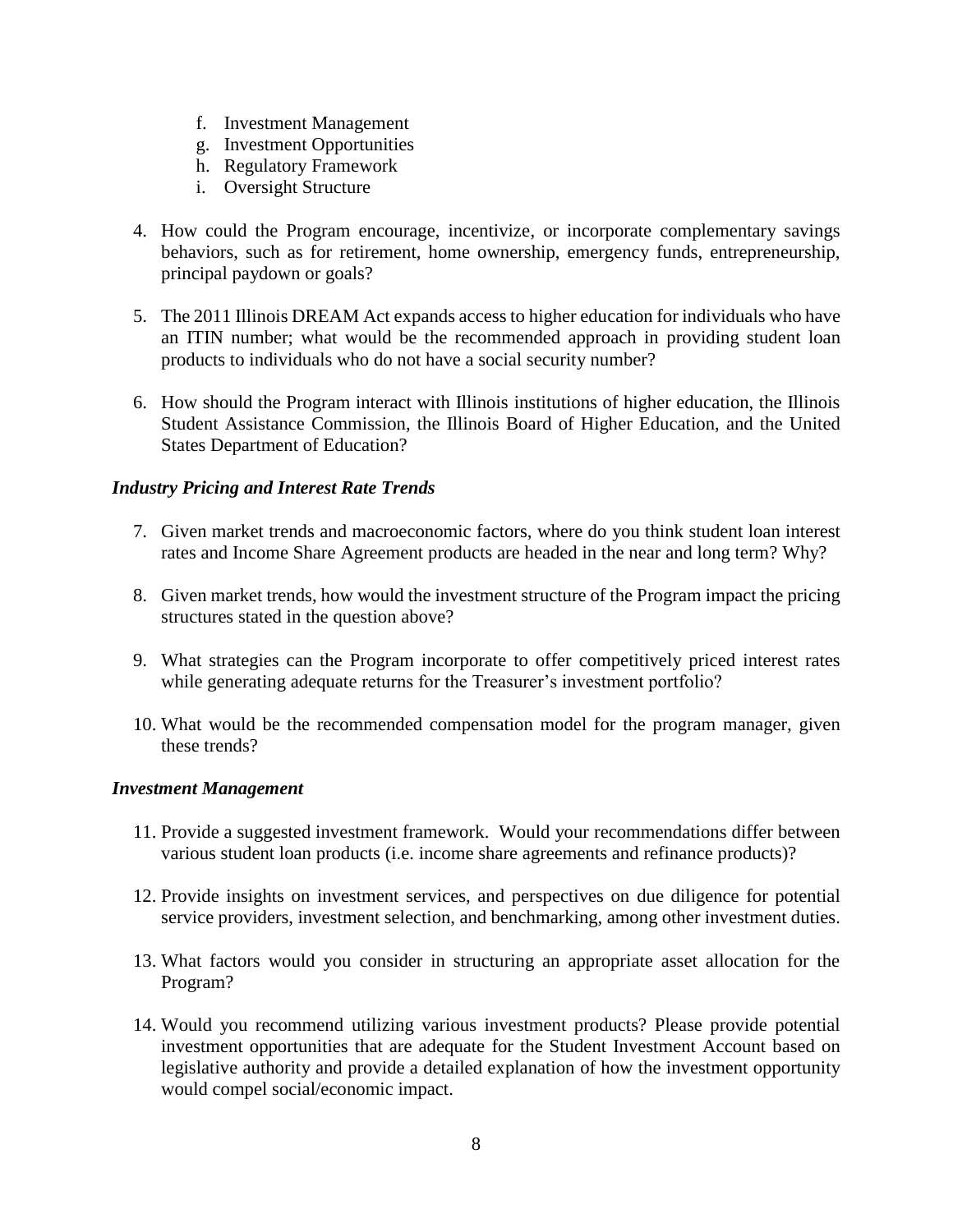- 15. What metrics or factors would you recommend when determining alternative underwriting criteria for college students with limited credit history?
- 16. What do you recommend for risk management governance and ongoing investment oversight of the Program?

#### *Awareness and Outreach*

- 17. Given the state and federal regulations on student loans, what approach would you recommend for helping Illinois students connect to the Program?
- 18. What would be your recommended approach for the branding of the Program?
- 19. Based on shifting consumer trends, what would be Respondent's approach to providing informational materials, enrollment forms, and disclosures in English as well as other languages?
- 20. What outreach strategies would you recommend to ensure informed participation by lowincome, underserved populations?

#### *Implementation and Program Management*

- 21. What would be your recommendation on the implementation of the Program given that it may include various products (i.e. traditional loans and income share agreements)?
- 22. How would a program manager ensure investment assets are routed to an appropriate investment vehicle to account for risk appetite?
- 23. What would be the recommended timeline for a completed implementation? Please be as detailed as possible.
- 24. What would be your recommended approach for servicing of student loan products/services?
- 25. How would a program manager communicate effectively to potential Borrowers?
- 26. What Program features should a program manager develop to protect borrowers and support successful repayment?
- 27. What would effective financial literacy and education tools for borrowers look like in the Program when fully implemented?
- 28. Would Respondent be willing to submit a response if an RFP is issued for the Program?